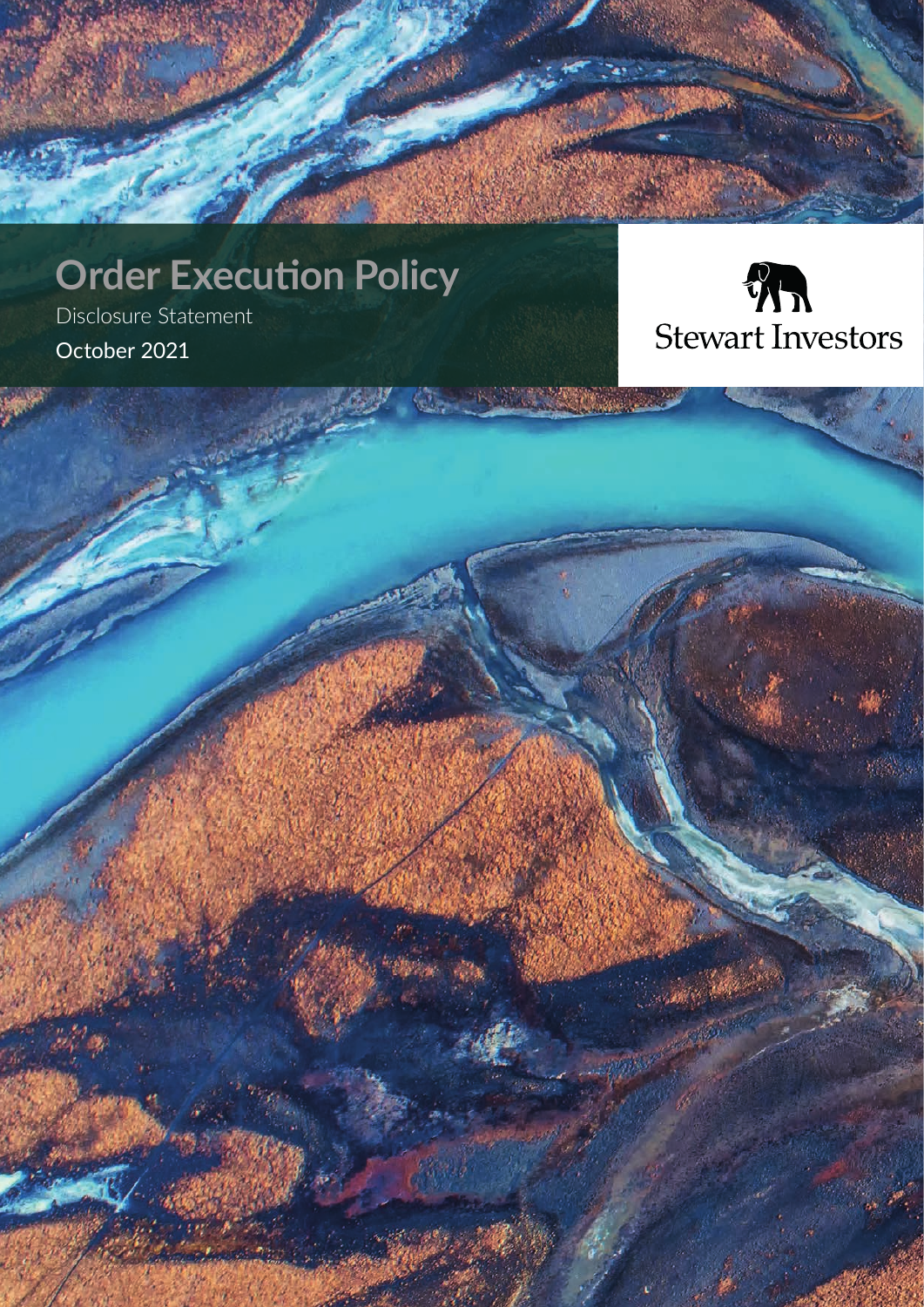## Introduction

The primary service Stewart Investors provides to clients is that of portfolio management. We manage funds and portfolios on behalf of our clients, and in so doing we place orders in various asset classes, primarily equities but also including bonds and money market instruments for liquidity management, currency and collective investment schemes. In carrying out this activity we execute orders on behalf of clients and also transmit or place orders for clients with other entities for execution. These two methods of giving effect to those decisions are distinguished for the purposes of our regulatory requirements, with a separate best execution obligation for each:

### **Direct execution**

Where we execute a transaction directly with a counterparty or on an exchange or other trading system, we are required to take all sufficient steps to obtain the best possible result for our clients when executing those transactions on their behalf.

### **Indirect execution**

Where we place an order with a third party (eg a broker) for that third party to execute, we must act in accordance with the best interests of our clients when placing orders with those third parties for execution.

This Disclosure Statement summaries our execution arrangements and the steps we take to meet our obligations to our clients.

Our policy and procedures are designed to obtain the best possible execution result, subject to and taking into account the nature of your orders, the priorities we place upon filling those orders and the market in question, and which in our view provides the best balance across a range of factors, some or all of which may be conflicting.

Stewart Investors is a trading name of First Sentier Investors (UK) IM Limited and First Sentier Investors International IM Limited, each of which is authorised and regulated by the Financial Conduct Authority, and of First Sentier Investors (Singapore), which is authorised and regulated by the Monetary Authority of Singapore. Stewart Investors operates as a separate division of First Sentier Investors (UK) IM Limited, First Sentier Investors International IM Limited and First Sentier Investors (Singapore) in its own right, and this policy relates solely to the execution of orders by Stewart Investors. In Australia, Stewart Investors provide investment services via First Sentier Investors (Australia) IM Limited, which is licensed and regulated by the Australian Securities and Investments Commission. If you are not a client of Stewart Investors but of First Sentier Investors, please refer to the First Sentier Investors Order Execution Policy. First Sentier Investors (UK) Funds Limited manages schemes structured as UCITS and alternative investment funds, of which some Stewart Investors may be the investment manager.

### **Scope**

This Disclosure Statement forms part of our obligations relating to the Markets in Financial Instruments Directive (MiFID) and Chapters 11.2A and 11.2B of the Financial Conduct Authority's Conduct of Business Sourcebook, and sets out our business practices concerning the execution of orders on your behalf.

All references in this document to "we" or "us" are references to Stewart Investors. Where we utilise the services of affiliated companies around the world for execution or order transmission purposes, we will expect them to follow this policy, and for any external brokers and such third parties to treat them as though they were Stewart Investors. The ultimate holding company of Stewart Investors is Mitsubishi UFJ Financial Group Inc.

This Policy applies to business conducted with Professional Clients (as defined under MiFID), and applies in all circumstances except the following:

- Where you provide us with a specific instruction in relation to an entire order, or any particular aspect of an order including selecting to execute using a particular venue or broker, we will execute or transmit the order in accordance with your instructions.
- Where any instruction relates to only part of the order, we will continue to apply this policy to those aspects of the order not covered by the specific instruction. Where you provide us with a specific instruction, this may prevent us from following some or all of the steps in this policy. In following your instructions we will be deemed to have taken all sufficient steps to provide the best possible result in respect of the order covered by your specific instructions.
- Where you give us specific instructions (either for your account in general or in relation to a specific order) requesting your unexecuted limit orders are not made public, you acknowledge that such specific instructions may prevent us from following some or all of the steps in this policy, and that your order may be denied the potential benefits arising from our order allocation and aggregation policies.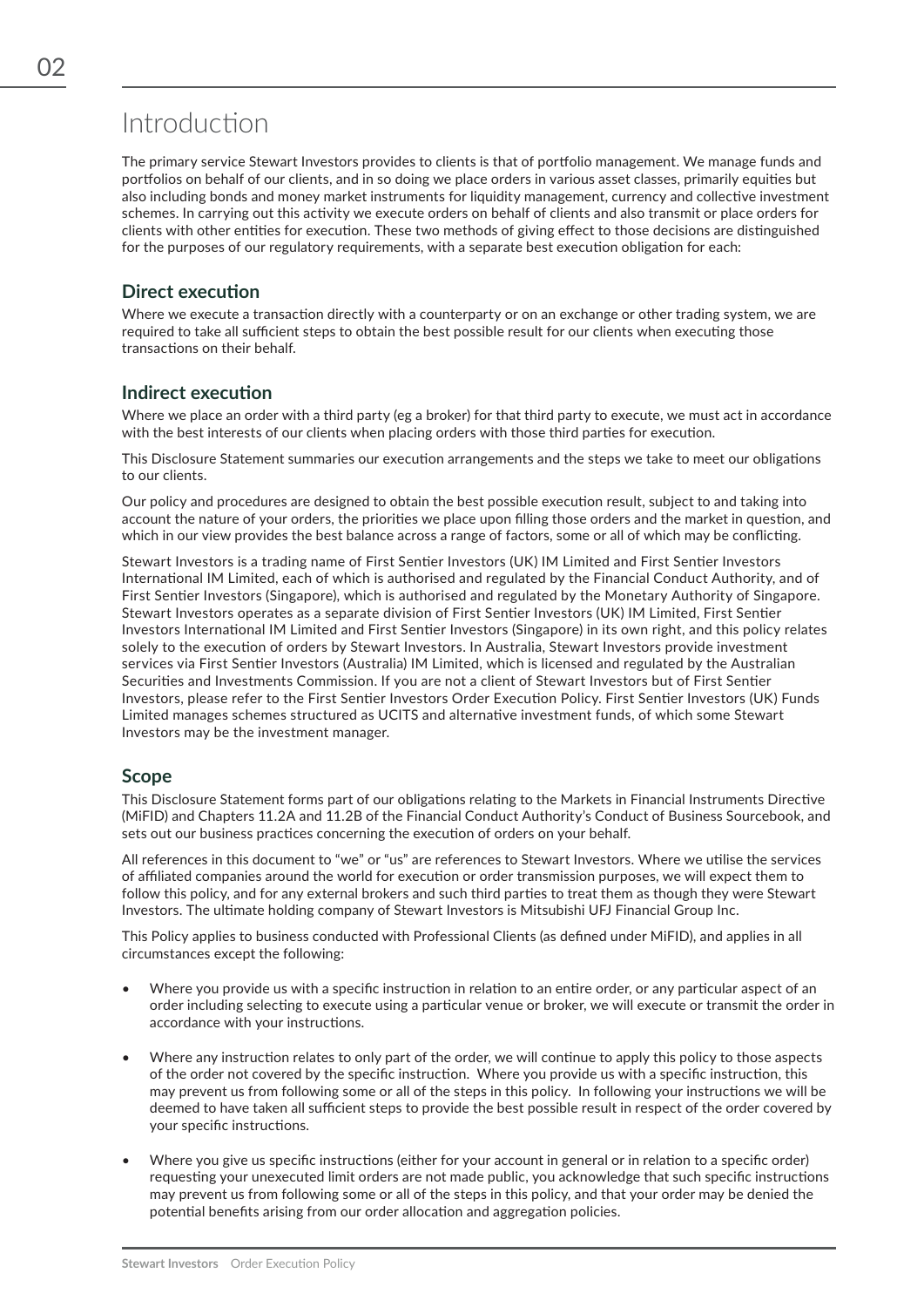### **Delivering best execution**

When executing orders on your behalf we will take all sufficient steps to achieve "best execution" of your orders. The main factors we will take into consideration include:

- Price:
- Costs:
- Speed of execution:
- Likelihood of execution and settlement;
- The size of the order;
- The nature of the order:
- Prevention of information leakage; andAny other considerations relevant to the execution of the order.

The criteria we will use in determining the relative importance of the execution factors listed above include:

- Your characteristics, including your regulatory client categorisation;
- The characteristics and nature of your order, including the broader context of the investment style of the portfolio to which it relates and whether any specific instructions are given;
- The characteristics of the financial instruments that are the subject of your order;
- The characteristics of the execution venues to which your order can be directed.

Regulatory requirements provide that achieving "best execution" does not demand that firms achieve the best possible result with every trade, but that the focus is on taking all sufficient steps for obtaining the best possible result on a consistent overall basis.

It is our policy, therefore, to have a process which ensures that every client order is treated in a way that aims to maximise the chance of getting the best set of results.

### **Trading venues**

In selecting the most appropriate venues for the purpose of executing your orders, we will take into account the various factors which we believe are relevant to the order. In doing so, we will assess what we reasonably believe to be your best interests in terms of executing the relevant order and the execution factors.

One important consideration when selecting execution venues to transact client orders is that the venue concerned has adequate systems and controls in place to enable the delivery of best execution.

In conducting this assessment we will take into account the factors we believe may be appropriate including, the ability of the venue to manage complex orders, the quality of the venue including the nature of other participants and order types available, the speed of execution, the creditworthiness of the venue and the quality of any related clearing and settlement facilities.

Our approach is to maintain a choice of venues and entities that offer the potential for us to obtain the best possible result for the execution of your orders on a consistent basis. By selecting the most appropriate venues we can limit trading costs and ensure a higher chance of execution. The main factors we will take into consideration include:

- Venue liquidity. We use factors such as historical trading volumes and indications of interest to assess the likelihood of an execution on that venue;
- Venue toxicity. The likelihood that routing to or executing on the venue will impart too much information about the balance of the order;
- Order matching logic. Different venues match contra (buy/sell) orders using differing matching logic. Some venues may prioritise by best price and others by largest size or by submitting broker – we will choose the most suitable for each execution;
- Infrastructure. We will only route to venues which have the infrastructure to efficiently manage the complexity levels appropriate to each order. We also assess the creditworthiness of the venue and the quality of any related clearing and settlement facilities;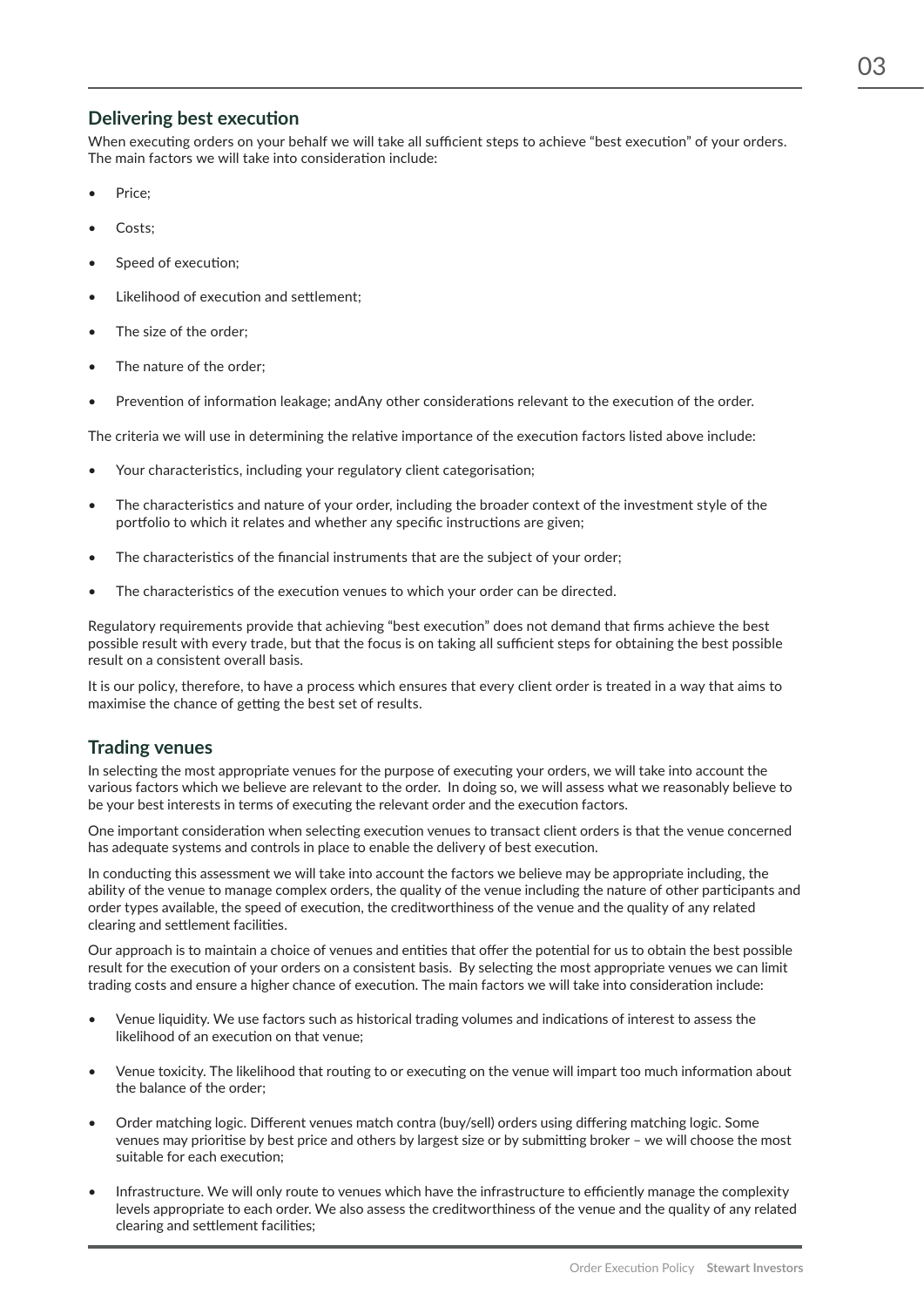- Control of information flow. Venues must ensure unexecuted order information is appropriately protected;
- Access to data. Venues should allow access to trade and price formation data, where appropriate, on an equitable basis and distribute this data at a fair cost; and
- Fees and charges. Venues should not charge excessive fees to transact on their venue, nor should they offer excessive inducements to trade.

In meeting our obligations we may use one or more of the following venue types when executing an order on your behalf:

- Broking firms who transact on behalf of our clients on regulated markets, through their own Multilateral Trading Facilities or as a Systematic Internaliser;
- Other independent Multilateral Trading Facilities where trades can be executed away from the exchanges' order books;
- Organised Trading Facilities and trading facilities that have been declared equivalent in accordance with applicable laws and regulations; and/or
- Third party investment firms acting as market makers or other liquidity providers.

Where we use a broker to execute orders on your behalf, such execution may also be achieved through the use of algorithmic trading, in which an order is traded in line with specific parameters using a proprietary platform provided by that broker. We do not engage in algorithmic trading ourselves but utilise broker-supplied algorithms. We also do not engage in high frequency trading.

In certain financial instruments there may only be one execution venue. In executing a trade in such circumstances we will presume that we have provided the best possible result in respect of these types of financial instruments.

We do not receive any form of remuneration, discount or non-monetary benefit for directing orders to a particular venue or broker for execution. Selection of a broker for an order is driven solely by the factors and inputs as described in this policy.

## Specific financial instrument considerations

The decision around venue consideration will be made having regard to the relative importance of the execution factors for the specific financial instrument in question. The following instrument-related considerations are taken into account:

### **Equities**

Orders relating to equities (including related exchange-traded collective investment schemes, warrants and derivatives) are generally executed by third party investment firms or through multilateral trading facilities.

In considering the execution factors and deciding the appropriate execution venue, we will take account of factors such as the reason for the order, the size of the order relative to available and historic liquidity, specific portfolio manager instructions (including price limits) and other grounds deemed relevant at the time. While price (including all costs related to execution of the order) will generally be the most important factor, for larger orders particularly factors such as execution certainty, market impact reduction and execution speed may have greater importance. Where an order does not have a specific priority related to timing or speed of execution, we will normally prioritise other execution factors, particularly price, ahead of timing or speed. Where we transmit the order to a broker for execution, we will select a broker who we believe can achieve the best result for orders of this nature; similarly if we transmit the order to be executed through a broker's algorithmic trading platform our selection will include our assessment of that platform's ability to achieve the best result for orders of this nature.

If a natural counterparty does not exist for your order, we use market information and our dealers' experience to select a broker for working part of the order for us, usually on an agency basis, being careful not to expose too much of our order to the market in order to avoid impact costs. This is a general strategy adopted when speed is a less important factor than, say, price or the ability to retain anonymity.

We will, where appropriate, try to identify sources of natural liquidity before entering an order into the market. When we have large single stock orders to transact we typically use multilateral trading facilities in trying to source a natural match. The order will be executed with reference to the prevailing market price. Trading in this manner can greatly reduce market impact.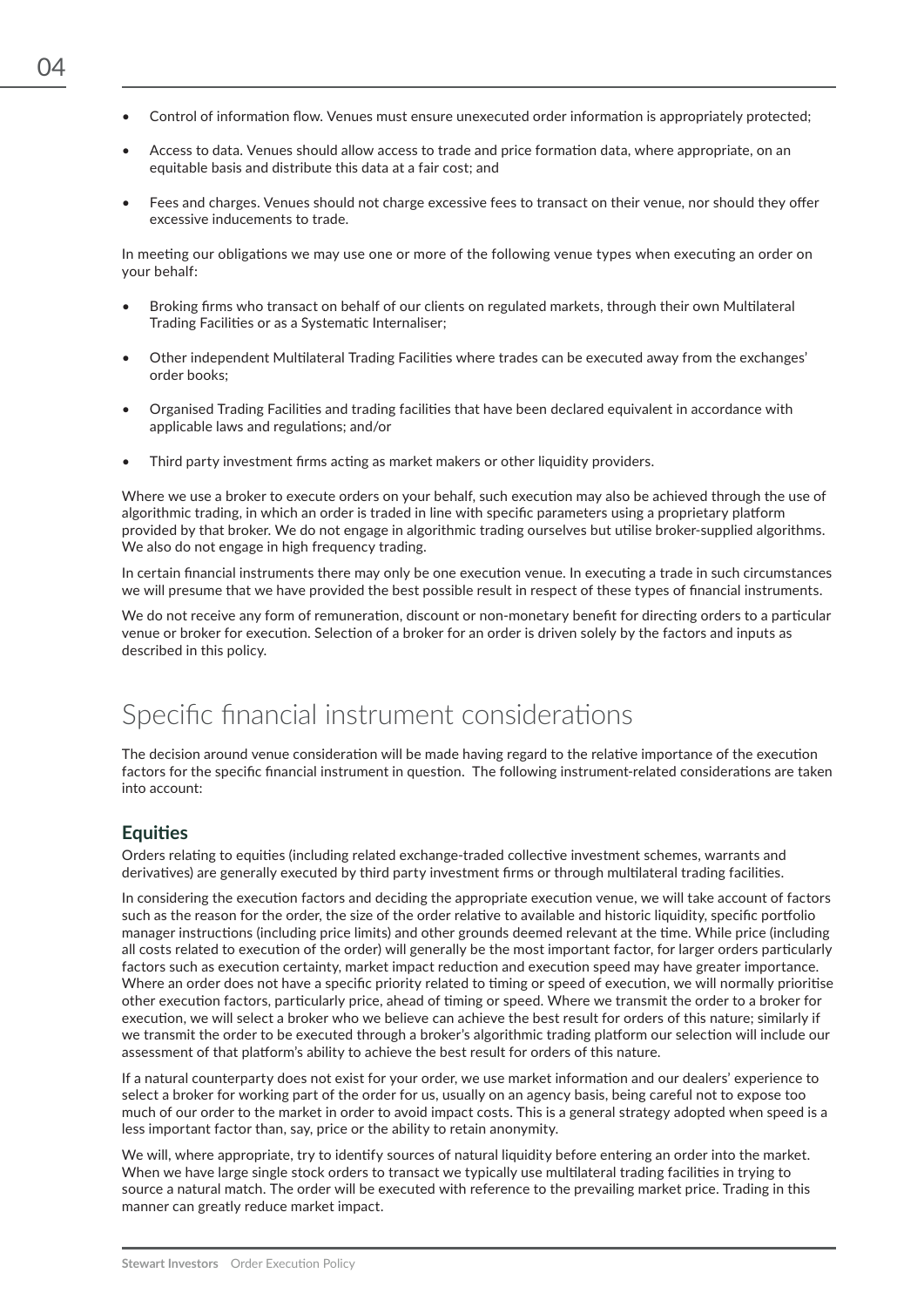### **Bonds and money market instruments**

Orders relating to bonds and money market instruments are executed either by third party investment firms or through multilateral trading facilities or quote aggregation platforms. Orders executed through multilateral trading facilities or quote aggregation platforms will usually involve obtaining screen-based competitive quotations and this approach seeks the best price through competition among multiple third party investment firms.

In the case of larger orders we are more likely to place orders directly with third party investment firms, in which case we will generally obtain at least three quotes and retain these for audit purposes, assuming these quotes can be obtained without impacting the market. While price (including all execution costs) will generally be the most important factor, we may take other factors into account as appropriate to the size and nature of the order.

The diversity in some markets and instruments and the kind of orders that we carry out on your behalf may mean that different factors will have to be taken into account when we assess the nature of our Execution Policy in the context of different instruments and different markets.

For example, there is no formalised market or settlement infrastructure for over-the-counter transactions. In some markets, price volatility may mean that the timeliness of execution is a priority, whereas in other markets that have low liquidity, the act of execution may itself constitute best execution.

In other cases, our choice of venue may be limited (even to the fact that there may only be one platform/market upon which we can execute your orders) because of the nature of the order or of your other requirements.

### **Currency**

Orders relating to foreign exchange are executed with third party investment firms. For orders of a marketable size, we will obtain several simultaneous quotations from multiple counterparties and retain these for audit purposes, with the predominant factor being best price at the time of execution.

For some orders, particularly larger or more illiquid orders, a single counterparty may be approached dependent on the execution strategy at the time of the order to avoid impacting the market significantly. In such a case, counterparty selection will take into consideration factors such as previous execution performance, clearance and settlement capability, credit worthiness and financial stability, timely trading and ability to trade in large volumes.

Where a client has appointed their own custodian with standing instructions in place for restricted or other currencies, foreign exchange trades will be conducted through the appointed custodian bank. In these circumstances best execution will not apply.

MiFID does not define spot foreign exchange transactions as "financial instruments" however we will strive to apply equivalent standards to such transactions as well as to other instruments which are not defined.

### **Collective investment schemes**

Orders in collective investment schemes which are not exchange-traded will normally be in an environment where there is no secondary market. Generally we will place such an order with the relevant administrator of the scheme, who will be the execution venue. Such transactions will be effected at an appropriate price based on net asset value, with execution certainty being the most important factor.

In relation to Bonds, Money Market Instruments and Currency the following market and product considerations are taken into account:

### **Market characteristics**

Execution is dependent on factors such as market transparency and ability to trade in size, pricing and execution speed. Therefore the best price does not automatically equal the best execution, rather best execution is to be assessed on an overall basis taking into consideration these factors described below:

- Market transparency and ability to trade in size. The best observed price in a market is typically quoted as a price against a particular size, which may not match the size of the proposed trade. Where the order is to execute a larger size, if part of the order is executed at the indicated size, the price for subsequent executions may become less favourable (that is, the market may move). On the other hand, if the order is to execute a smaller size, the same price may not be available.
- Price is an important factor to consider whenever it is possible to execute orders at more than one price. Price is always likely to be relevant, but the best price in a given market at a given moment may not represent the best possible result.
- Speed. Prices change over time and the rate of change varies with different instruments, market conditions and execution methods. Where we consider that the cost of an adverse market movement is likely to be great, faster execution may be required. For larger orders in less liquid instruments other factors may outweigh speed or a slower rate of execution may be needed.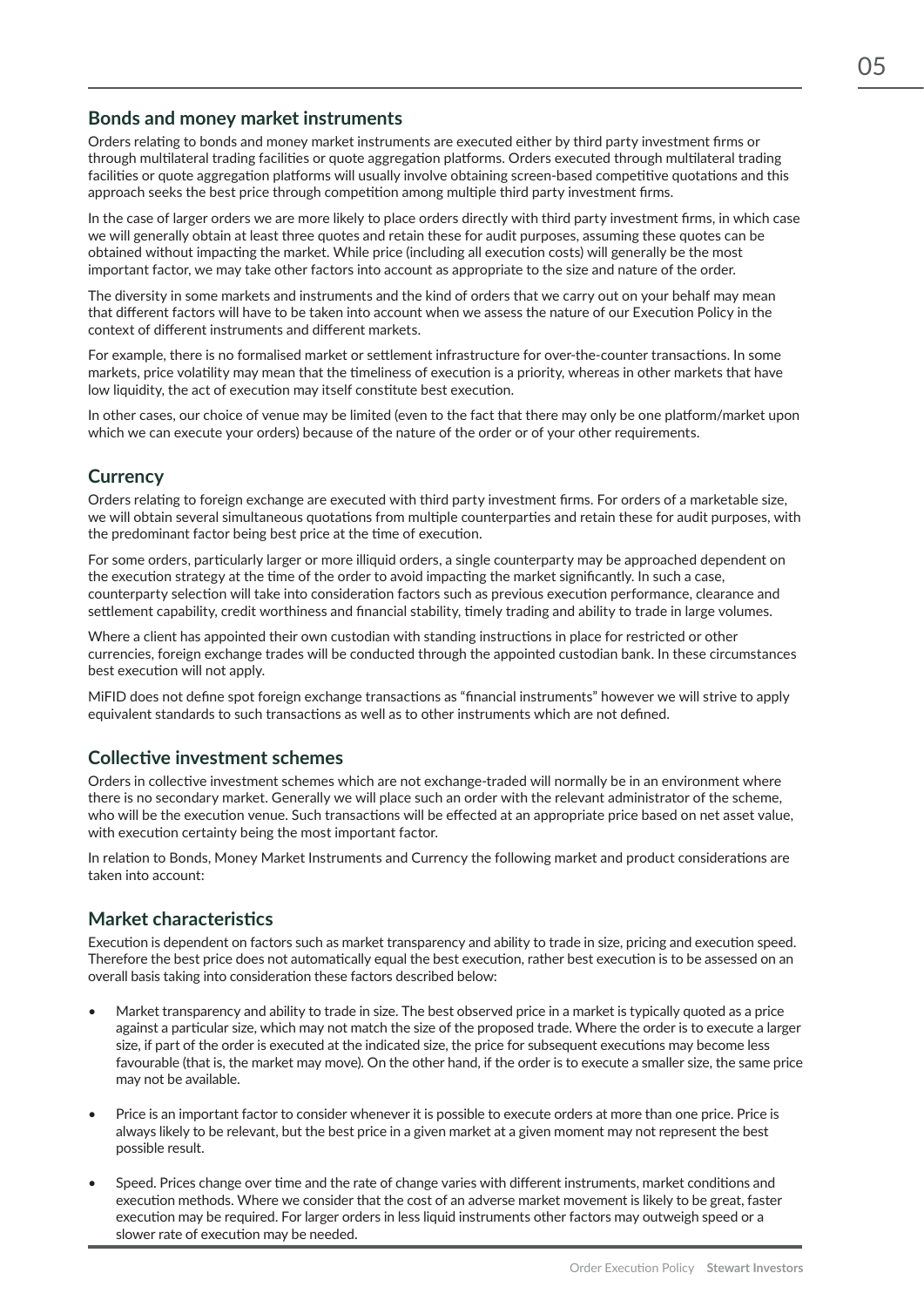### **Product characteristics**

A combination of pre-trade and post trade criteria is applied to each type of instrument to determine the importance of the processes that occurs before (and after) trades are executed. We believe pre-trade criteria is important when sensitive to the selection of the counterparty and post trade criteria is important when comparing the trade data against pre trade benchmarks and relevant market data to determine fair pricing.

### **Single venue transactions**

Operational considerations may prevent us from using more than one venue for execution. In other instances where execution speed and certainty and/or market impact are judged to be more important, obtaining multiple quotes may have a negative impact on obtaining best execution or for some orders there may only be one potential counterparty, in which case we may approach a single broker or counterparty on the basis of their suitability for that transaction. In such cases we will check the fairness of any price proposed by gathering market data relevant to the estimation of such a price and, if possible, comparing to similar assets.

### Brokers and counterparties

Stewart Investors will generally only transact client orders with brokers and counterparties which are regulated, either by the Financial Conduct Authority (FCA) or by the counterparty's and broker's home state regulator, and which have been specifically approved by us after review in accordance with our policy, and they must have execution arrangements that enable them to comply with our obligations. We may also place such orders with our affiliate companies around the world for execution on our behalf, in which case those affiliates will also adhere to this policy.

We have a process for the selection of brokers with whom we place orders for execution. The specific criteria to add a broker varies based on the relevant asset class, however the approval process is applied in the same manner across all asset classes. We do not conduct any activity with a new broker until the screening and approval process has been completed.

The criteria to add a broker to the approved counterparty list is generally based on a number of factors which may include, but is not limited to, our assessment of their:

- Quality of financials;
- Sustainability:
- Execution quality:
- Operational risk;
- Service quality; and
- Reputation, including regulatory status and history

All approved brokers undergo screening including disciplinary actions, criminal proceedings and reputational issues, conducted by our Regulatory Compliance team. In order to minimise the risk of potential conflicts of interest when selecting brokers with whom to place orders for execution, the commission rates we pay are set so as not to discriminate between different brokers. We also do not take part in any form of directed brokerage or commission recapture arrangement, and we do not trade with brokers who are affiliates of us. We do not receive any form of remuneration or discount for directing orders to a particular venue or broker for execution. While discouraged, any minor non-monetary benefits are limited to those permitted under our Gifts and Entertainment Policy. Selection of a broker for an order is driven solely by the factors and inputs as described in this policy. Counterparties are reviewed on an annual basis to ensure relevance.

Where we place an order for execution by an approved broker, we are not responsible for controlling or influencing the arrangements made by the broker relating to execution of that order (ie we do not control the broker's choice of venues). We are not required to duplicate the efforts of the broker to whom an order is passed in ensuring the best possible result. Our policy is therefore to ensure that the approved brokers are the ones who will assist us to comply with our best execution obligations (by delivering the best possible result) and that orders are passed to brokers in accordance with this policy.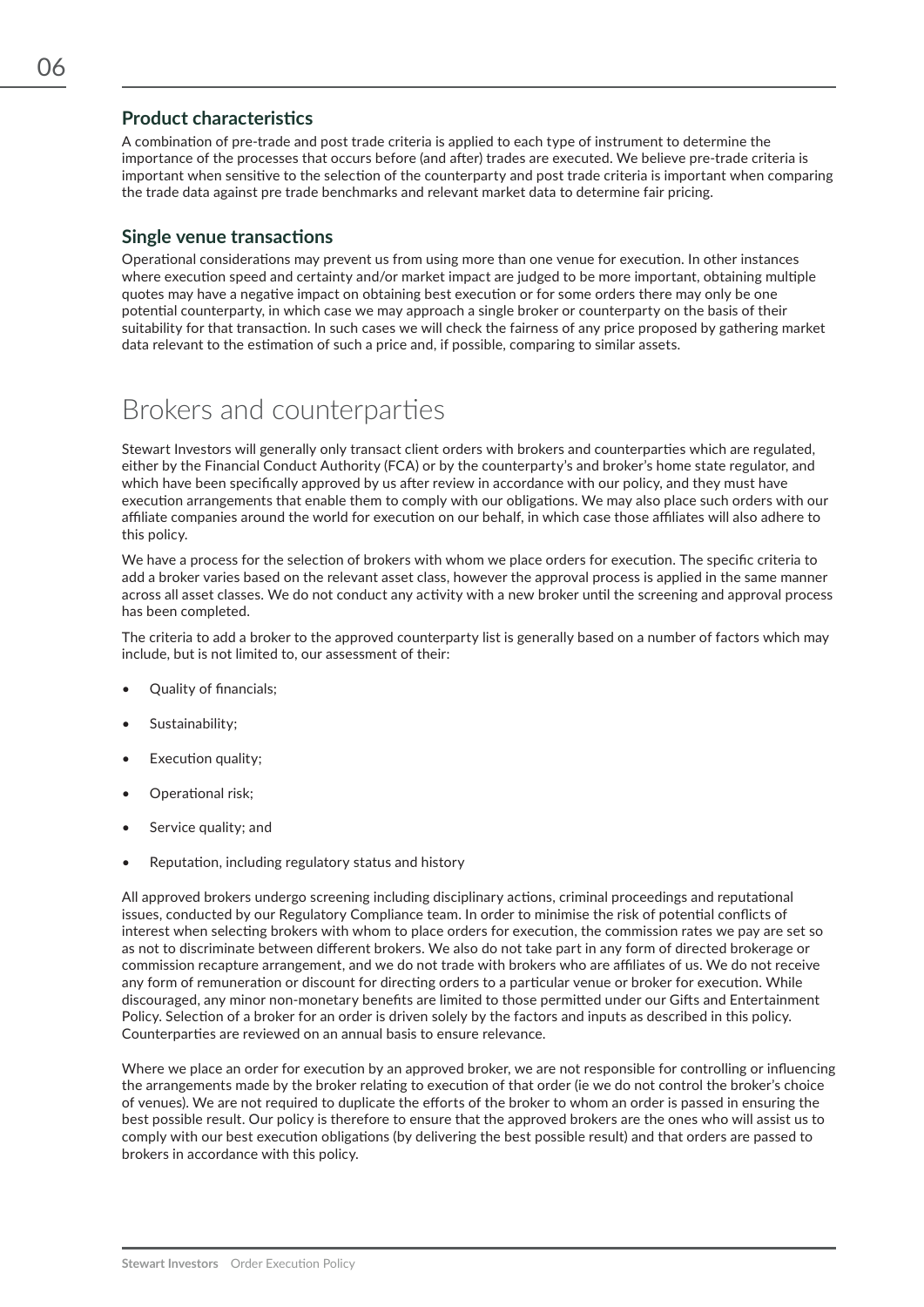# Top-five venues publication

We are required to summarise and make public on an annual basis, for each class of financial instrument, the top five execution venues where we execute orders, and the top five brokers to whom we transmit orders for execution, in terms of trading volumes, in the preceding calendar year, including information on the quality of execution obtained. This information will be published annually on our website by 30 April each year.

# Order handling

We have an Order Handling Policy which governs how we ensure your orders are executed promptly, fairly and expeditiously relative to orders of our other clients. When we create orders on behalf of your account, we act to ensure those orders are executed in a timely manner in line with our order execution policy, and that we record and allocate those executions promptly.

Where we have sufficiently comparable orders on behalf of a number of clients, we will generally look to aggregate such orders. We will not do this if we believe it would disadvantage you, however any particular order aggregation may subsequently prove to have worked to your advantage or disadvantage. To ensure we treat all our clients fairly, our Order Handling Policy governs how aggregated orders are allocated, especially where they are only partially executed. We will allocate all order executions proportionally in accordance with our Order Handling Policy.

Where we have orders where one or more client accounts are buying and one or more client accounts are selling the same security, depending on local regulations, internal procedures, and client instructions we may seek to execute those orders as cross transactions. Such transactions will only be executed where it is in the interests of all clients involved to do so and where local regulations or client restrictions allow it, and will be transacted through a broker as a net trade at a fair and appropriate market price.

## Monitoring and review

We continually monitor our order execution arrangements and policies on an ongoing basis for their effectiveness and to ensure we have oversight of our regulatory obligations on best execution.

On a daily basis, where relevant, the dealers and investment team will discuss the trading flow and prices obtained. In addition, the dealing desk uses third party transaction cost analysis to review the quality of execution on a post trade basis.

On a quarterly basis the transaction cost analysis data is presented to the Execution Oversight Group which seeks to identify wider execution trends and quality including counterparty selection versus trade allocation.

Our Execution Oversight Group is an oversight committee comprising representatives from our Investment, Business Management, Investment Compliance and Operations teams alongside the dealing desk and regularly reviews trade data from our order management and record keeping systems used to measure trade execution volumes, number of trades and estimates of trade cost. The Group also reviews the quarterly transaction data around wider execution trends and quality.

Through this process we assess whether the execution venues/brokers included in this policy provide the best possible result for you or whether we need to make changes to our execution arrangements from time to time.

The Investment Compliance team periodically monitors the effectiveness of the order execution arrangements and the policy. Any material concerns or issues are recorded and escalated through our internal governance process as appropriate. The Investment Compliance team are also members of the Execution Oversight Group and provide challenge and input into its meetings.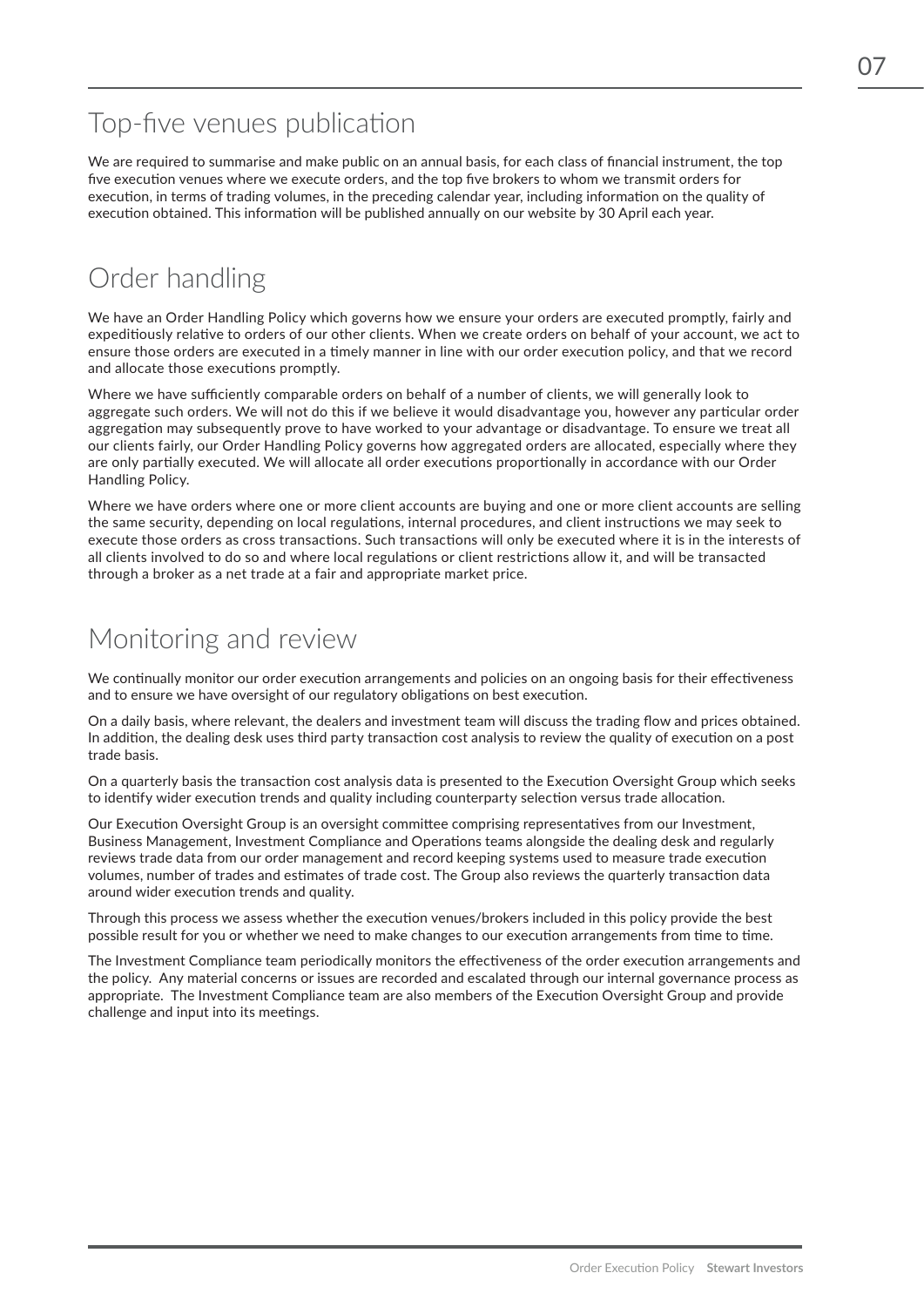# Updates to the Order Execution Policy

We review our order execution arrangements and policy at least annually or whenever a material change occurs that affects our ability to continue to obtain the best possible result for the execution of your orders. The review will focus on whether we would obtain better results for clients if we were to:

- a) include additional or different venues or brokers (for the relevant instrument class);
- b) assign a different relative importance to the execution factors (for the relevant instrument class); or
- c) modify any other aspects of the policy and/or its execution arrangements.

In undertaking this review, we will take into account:

- (i) the information required to be published annually by execution venues on the quality of execution of transactions on that venue pursuant to Commission Delegated Regulation 2017/575 – RTS27 from venues;
- (ii) any commentary on the quality of executions published by execution venues and brokers pursuant to their obligations under Commission Delegated Regulation 2017/576/EU – RTS28 from brokers;
- (iii) transaction cost analysis data available to us;
- (iv) information that we are required to publish annually on the top five execution venues where we have executed orders, and the top five brokers to whom we have transmitted orders for execution, including information on the quality of execution obtained; and
- (v) any other relevant information or analysis available to us.

The purpose of the review is to carry out an overall assessment of whether the policy and Stewart Investors' execution arrangements are current and enable the firm to obtain the best possible result for the execution of its client orders.

In addition to the annual review, factors that might trigger an early review include:

- a material change to our dealing arrangements;
- the launch of, or substantial change to, a service, activity or product;
- a significant restructure of part of the business; and
- a relevant change in regulation and/or market practice.

We will notify you of any material changes to our order execution policy and a copy of the most recent version will be published on our website. We will also update the list of execution venues and entities when necessary. Clients will not be notified separately of any changes unless this constitutes a material change. The addition or removal of a broker from our approved list would not typically be deemed a material change.

# Client information

On your reasonable request, we will demonstrate that we have executed your order(s) in accordance with this Order Execution Policy.

This disclosure is initially provided to all new clients in order that we can evidence the provision of appropriate information and we also request the client's consent to the policy and prior express consent to the execution of orders outside a regulated market or a Multilateral Trading Facility.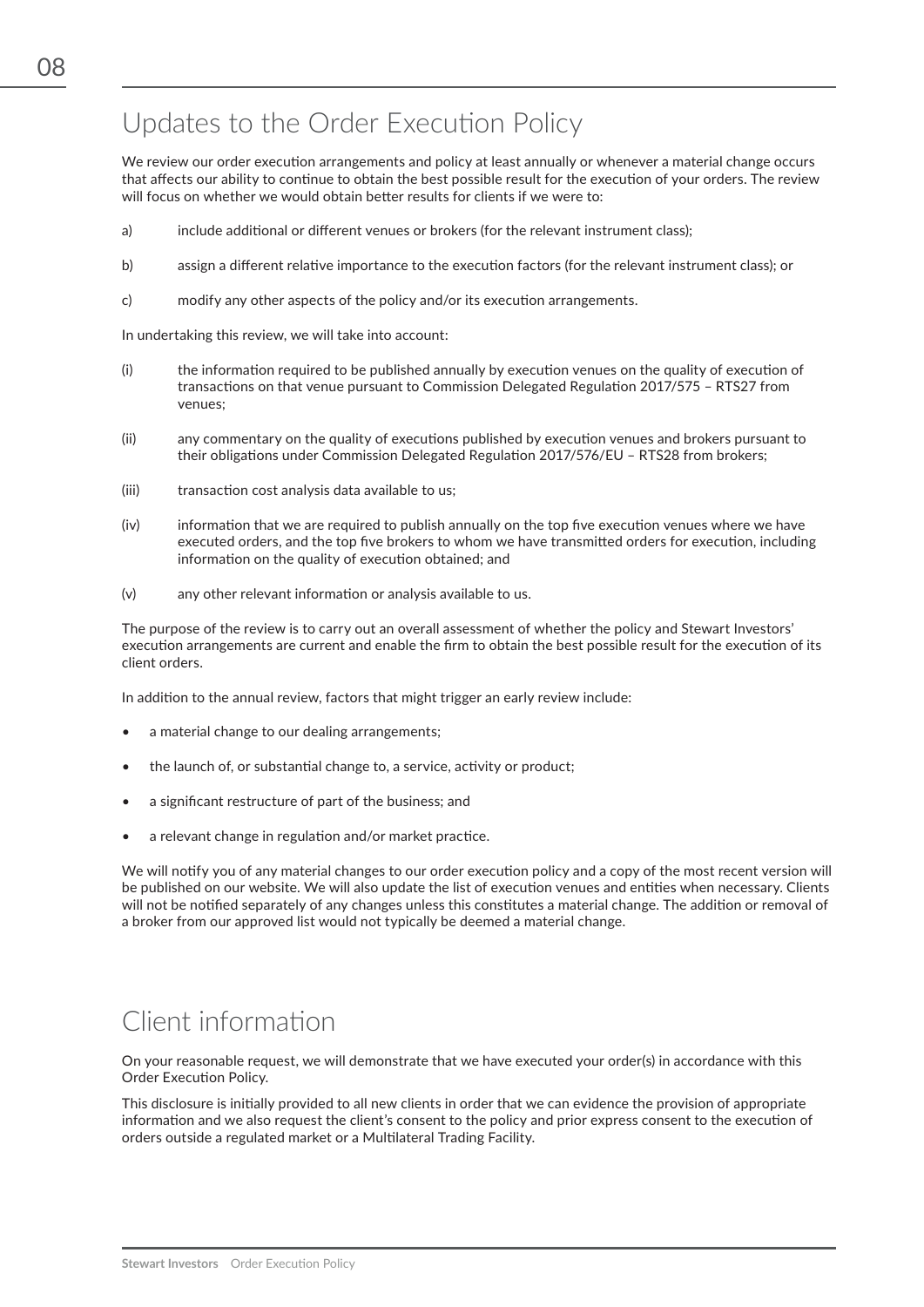## Appendix: brokers and execution venues

Stewart Investors may use the following brokers, counterparties and multilateral trading facilities as execution venues when seeking best execution. This list is not exhaustive and may be subject to change and revised from time to time. Stewart Investors may use venues not listed below where it deems appropriate in accordance with the Order Execution Policy. Brokers are listed at the main contracting level with Stewart Investors; we may however also contract with various subsidiaries and affiliates for execution in different markets.

### **Equities**

African Alliance Securities Trading Pty Ltd Auerbach Grayson & Company Inc Batlivala & Karani Securities India Private Limited Bradesco Securities UK Limited BTIG Limited CLSA (UK) Credicorp Capital Limited Credit Suisse Securities (Europe) Limited CT CLSA Securities (Pvt) Limited Exotix Partners LLP Goldman Sachs International Ho Chi Minh City Securities Corporation HSBC Bank plc Instinet Europe Limited Itau BBA USA Securities Inc Jefferies International Limited J.P. Morgan Securities plc Kotak Securities Limited Liquidnet Europe Limited Luminex Trading & Analytics LLC Macquarie Capital (Europe) Limited Merrill Lynch International Mizuho International plc Motilal Oswal Securities Limited RBC Europe Limited Sanford C Bernstein Limited Scotiabank Europe plc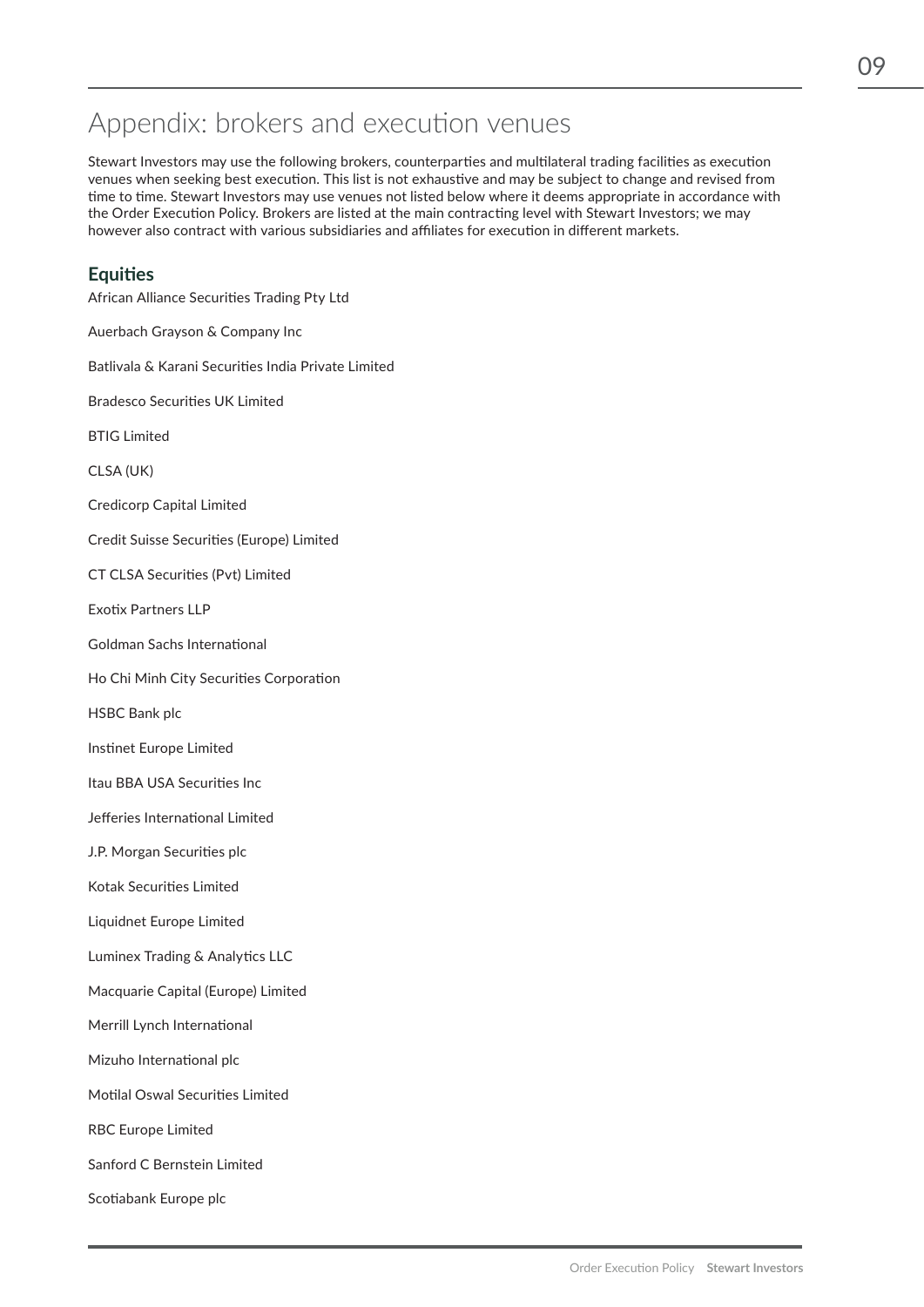Standard Bank of South Africa Limited

UBS AG

Virtu ITG Europe Limited

### **Bonds and money market instruments**

The Bank of New York Mellon London Branch

Citigroup Global Markets Limited

J.P. Morgan Securities plc

Lloyds Bank Corporate Markets plc

Merrill Lynch International

Bloomberg LP

#### **Currency**

Australia and New Zealand Banking Group Ltd The Bank of New York Mellon London Branch Barclays Bank plc Citibank NA HSBC Bank plc JP Morgan Chase Bank NA Lloyds Bank Corporate Markets plc Merrill Lynch International Standard Chartered Bank State Street Bank and Trust Company UBS AG Refinitiv Transaction Services Pte Limited FX Alliance LLC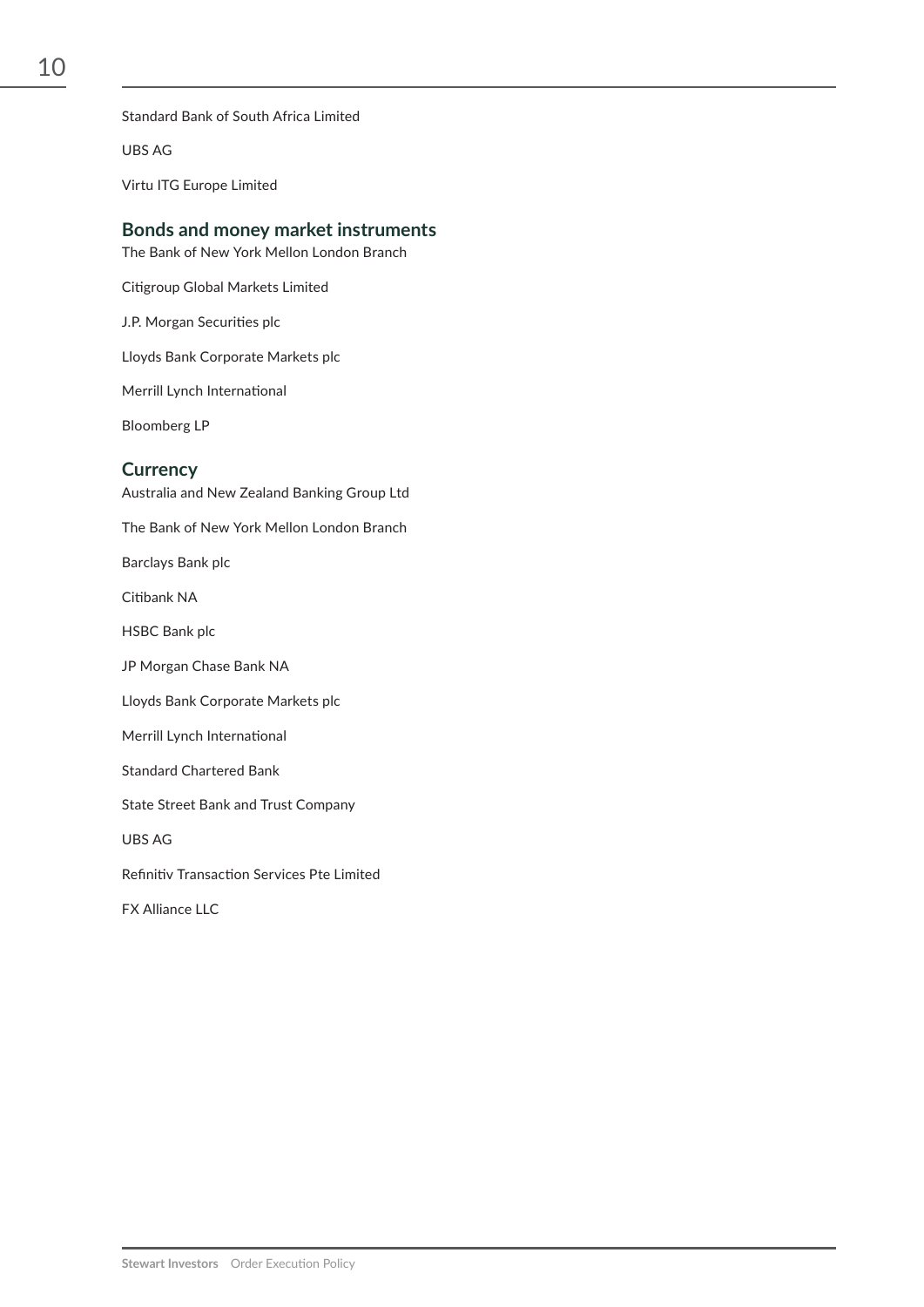# Important information

This material is for general information purposes only. It does not constitute investment or financial advice and does not take into account any specific investment objectives, financial situation or needs. This is not an offer to provide asset management services, is not a recommendation or an offer or solicitation to buy, hold or sell any security or to execute any agreement for portfolio management or investment advisory services and this material has not been prepared in connection with any such offer. Before making any investment decision you should consider, with the assistance of a financial advisor, your individual investment needs, objectives and financial situation.

We have taken reasonable care to ensure that this material is accurate, current, and complete and fit for its intended purpose and audience as at the date of publication. No assurance is given or liability accepted regarding the accuracy, validity or completeness of this material and we do not undertake to update it in future if circumstances change.

To the extent this material contains any expression of opinion or forward-looking statements, such opinions and statements are based on assumptions, matters and sources believed to be true and reliable at the time of publication only. This material reflects the views of the individual writers only. Those views may change, may not prove to be valid and may not reflect the views of everyone at First Sentier Investors.

#### **About First Sentier Investors**

References to 'we', 'us' or 'our' are references to First Sentier Investors, a global asset management business which is ultimately owned by Mitsubishi UFJ Financial Group. Certain of our investment teams operate under the trading names FSSA Investment Managers, Stewart Investors and Realindex Investments, all of which are part of the First Sentier Investors group.

We communicate and conduct business through different legal entities in different locations. This material is communicated in:

- Australia and New Zealand by First Sentier Investors (Australia) IM Limited, authorised and regulated in Australia by the Australian Securities and Investments Commission (AFSL 289017; ABN 89 114 194311)
- European Economic Area by First Sentier Investors (Ireland) Limited, authorised and regulated in Ireland by the Central Bank of Ireland (CBI reg no. C182306; reg office 70 Sir John Rogerson's Quay, Dublin 2, Ireland; reg company no. 629188)
- Hong Kong by First Sentier Investors (Hong Kong) Limited and has not been reviewed by the Securities & Futures Commission in Hong Kong
- Singapore by First Sentier Investors (Singapore) (reg company no. 196900420D) and has not been reviewed by the Monetary Authority of Singapore. First Sentier Investors (registration number 53236800B) is a business division of First Sentier Investors (Singapore)
- Japan by First Sentier Investors (Japan) Limited, authorised and regulated by the Financial Service Agency (Director of Kanto Local Finance Bureau (Registered Financial Institutions) No.2611)
- United Kingdom by First Sentier Investors (UK) Funds Limited, authorised and regulated by the Financial Conduct Authority (reg. no. 2294743; reg office Finsbury Circus House, 15 Finsbury Circus, London EC2M 7EB)
- United States by First Sentier Investors (US) LLC, authorised and regulated by the Securities Exchange Commission (RIA 801-93167)
- In **other jurisdictions**, where this document may lawfully be issued, by First Sentier Investors International IM Limited, authorised and regulated in the UK by the Financial Conduct Authority (reg. no. 122512; reg office 23 St. Andrew Square, Edinburgh, EH2 1BB; reg company no. SC079063)

To the extent permitted by law, MUFG and its subsidiaries are not liable for any loss or damage as a result of reliance on any statement or information contained in this document. Neither MUFG nor any of its subsidiaries guarantee the performance of any investment products referred to in this document or the repayment of capital. Any investments referred to are not deposits or other liabilities of MUFG or its subsidiaries, and are subject to investment risk, including loss of income and capital invested.

© First Sentier Investors Group